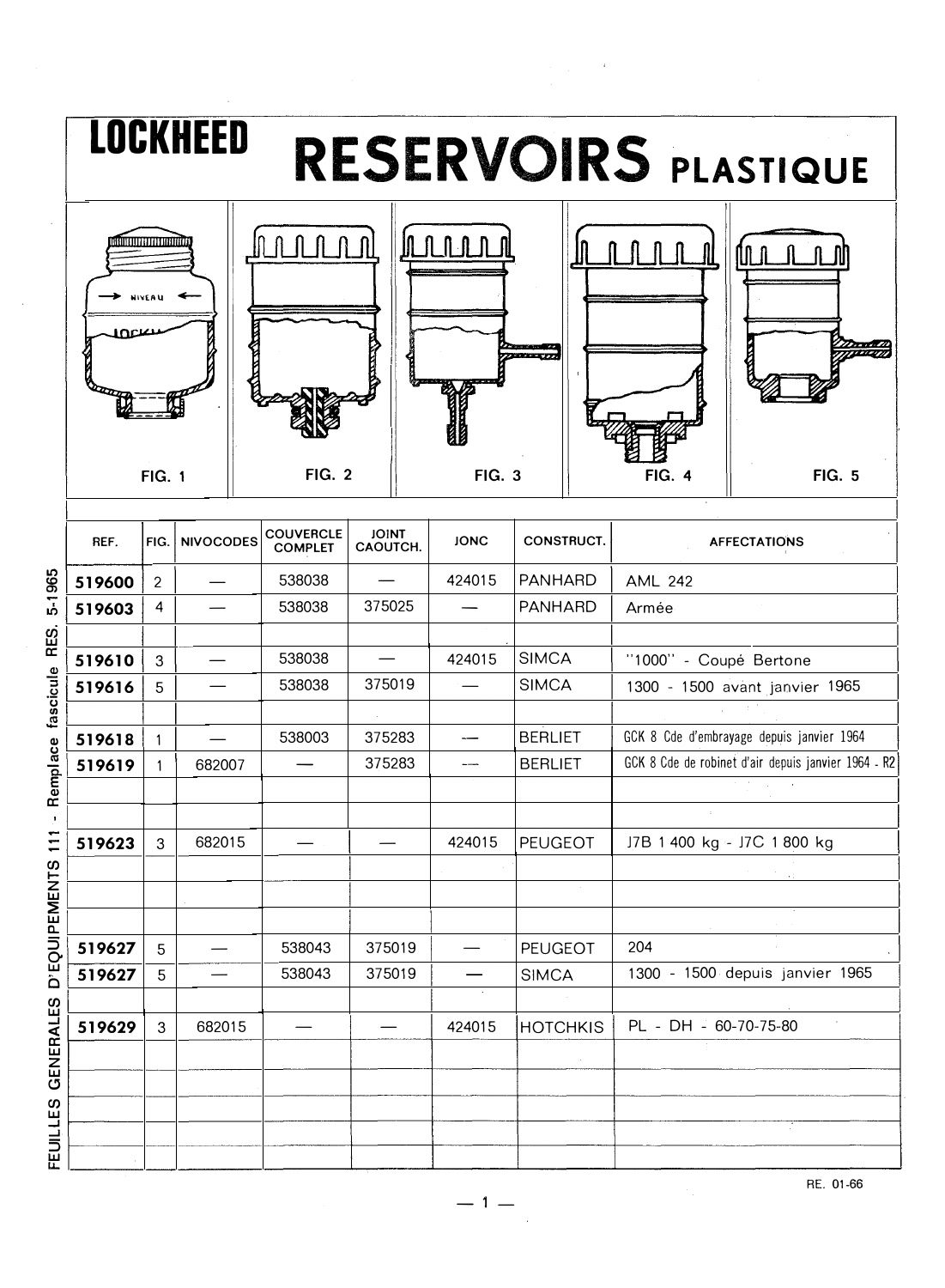| <b>LOCKHEED</b>                                                                       |                                            |                  | <b>RESERVOIRS</b>                      |                           |                                               |                                                                         |                                        |                  |                              |  |  |  |
|---------------------------------------------------------------------------------------|--------------------------------------------|------------------|----------------------------------------|---------------------------|-----------------------------------------------|-------------------------------------------------------------------------|----------------------------------------|------------------|------------------------------|--|--|--|
| <b>FIG. 1</b><br><b>CAPACITE DU RESERVOIR</b><br><b>NIVEAU MAXI:</b><br>NIVEAU MINI : | $213$ cm <sup>3</sup><br>$40 \text{ cm}^3$ |                  | <b>OCKHEED</b><br>$\odot$<br>NIVOCLAIR |                           | <b>FIG. 2</b><br>NIVEAU MAXI:<br>NIVEAU MINI: | <b>CAPACITE DU RESERVOIR</b><br>$130 \text{ cm}^3$<br>$23 \text{ cm}^3$ | <b>OCKHEED</b><br>$\odot$<br>NIVOCLAIR |                  |                              |  |  |  |
| <b>REFERENCES</b><br><b>D'ENSEMBLES</b><br><b>RESERVOIRS</b>                          | FIG.                                       | <b>BRIDES</b>    |                                        | <b>BOUCHONS NIVOCODES</b> | <b>DOUILLE DE</b><br><b>SERRAGE</b>           | <b>RONDELLES</b>                                                        | <b>JOINTS</b><br><b>CUIVRE</b>         | <b>COLLIERS</b>  | <b>POUR</b><br><b>TUBE Ø</b> |  |  |  |
| 519001                                                                                | 4                                          |                  | 538003                                 |                           |                                               |                                                                         |                                        | $\mathbf{I}$     |                              |  |  |  |
| 519001                                                                                | 4                                          |                  | 538003                                 |                           |                                               |                                                                         |                                        |                  |                              |  |  |  |
| 519002                                                                                | 4                                          |                  | 538003                                 |                           |                                               |                                                                         |                                        |                  |                              |  |  |  |
| 519003                                                                                | $\mathbf{1}$                               |                  | 538003                                 |                           |                                               |                                                                         |                                        | 499000           | $6 \times 8$                 |  |  |  |
| 519004                                                                                | 2                                          | 423003           | 538003                                 | $\tau_{\rm{max}}$         |                                               |                                                                         |                                        | 499000           | $6 \times 8$                 |  |  |  |
| 519004                                                                                | $\overline{c}$                             | 423003           | 538003                                 |                           |                                               |                                                                         |                                        | 499000           | $6 \times 8$                 |  |  |  |
| 519004                                                                                | 2                                          | 423003           | 538003                                 |                           |                                               |                                                                         |                                        | 499000           | $6 \times 8$                 |  |  |  |
| 519004                                                                                | $\overline{2}$                             | 423003           | 538003                                 |                           |                                               |                                                                         | ×.                                     | 499000           | $6 \times 8$                 |  |  |  |
| 519010                                                                                | 1                                          | 423000           | 538003                                 |                           |                                               |                                                                         |                                        | 499000           | $6 \times 8$                 |  |  |  |
| 519010                                                                                | 1                                          | 423000           | 538003                                 |                           |                                               |                                                                         |                                        | 499000           | $6 \times 8$                 |  |  |  |
| 519010                                                                                | 1                                          | 423000           | 538003                                 |                           |                                               |                                                                         |                                        | 499000           | $6 \times 8$                 |  |  |  |
| 519010                                                                                | 1                                          | 423000           | 538003                                 |                           |                                               |                                                                         |                                        | 499000           | $6 \times 8$                 |  |  |  |
| 519012                                                                                | 4                                          |                  | 538003                                 |                           | 329014                                        | 426005                                                                  | 358013                                 |                  |                              |  |  |  |
| 519012                                                                                | 4                                          |                  | 538003                                 |                           | 329014                                        | 426005                                                                  | 358013                                 |                  |                              |  |  |  |
| 519012                                                                                | 4                                          |                  | 538003                                 |                           | 329014                                        | 426005                                                                  | 358013                                 |                  |                              |  |  |  |
| 519013<br>519019*                                                                     | $\mathbf{2}$                               | 423005           | 538003                                 |                           |                                               | 426005                                                                  |                                        | 499000           | $6 \times 8$                 |  |  |  |
| 519020**                                                                              | 4                                          |                  | 538003                                 |                           | 329014                                        |                                                                         | 358013<br>358013                       |                  |                              |  |  |  |
| 519024                                                                                | 4                                          | 423000           | 538003                                 | 682006                    | 329014                                        | 426005                                                                  |                                        | 499000           | $6 \times 8$                 |  |  |  |
|                                                                                       | 1<br>$\overline{2}$                        |                  | 538003                                 |                           |                                               |                                                                         |                                        | 499000           | $6 \times 8$                 |  |  |  |
|                                                                                       |                                            |                  |                                        |                           |                                               |                                                                         |                                        | 499000           | $6 \times 8$                 |  |  |  |
| 519026                                                                                |                                            |                  |                                        |                           |                                               |                                                                         |                                        |                  |                              |  |  |  |
| 519027                                                                                | $\cdot$ 2                                  | 423003           | 538004                                 |                           |                                               |                                                                         |                                        |                  |                              |  |  |  |
| 519028                                                                                | $\overline{c}$                             | 423007           | 538003                                 |                           |                                               |                                                                         |                                        | 499000           | $6 \times 8$                 |  |  |  |
| 519030<br>519030                                                                      | 1<br>1                                     | 423007<br>423007 |                                        | 682005<br>682005          | ÷,                                            |                                                                         | -97                                    | 499000<br>499000 | $6 \times 8$<br>$6 \times 8$ |  |  |  |

\* comprend un raccord complet 518009 \*\* comprend un raccord complet 518007

519040 3 423010

538003 499000 6 x 8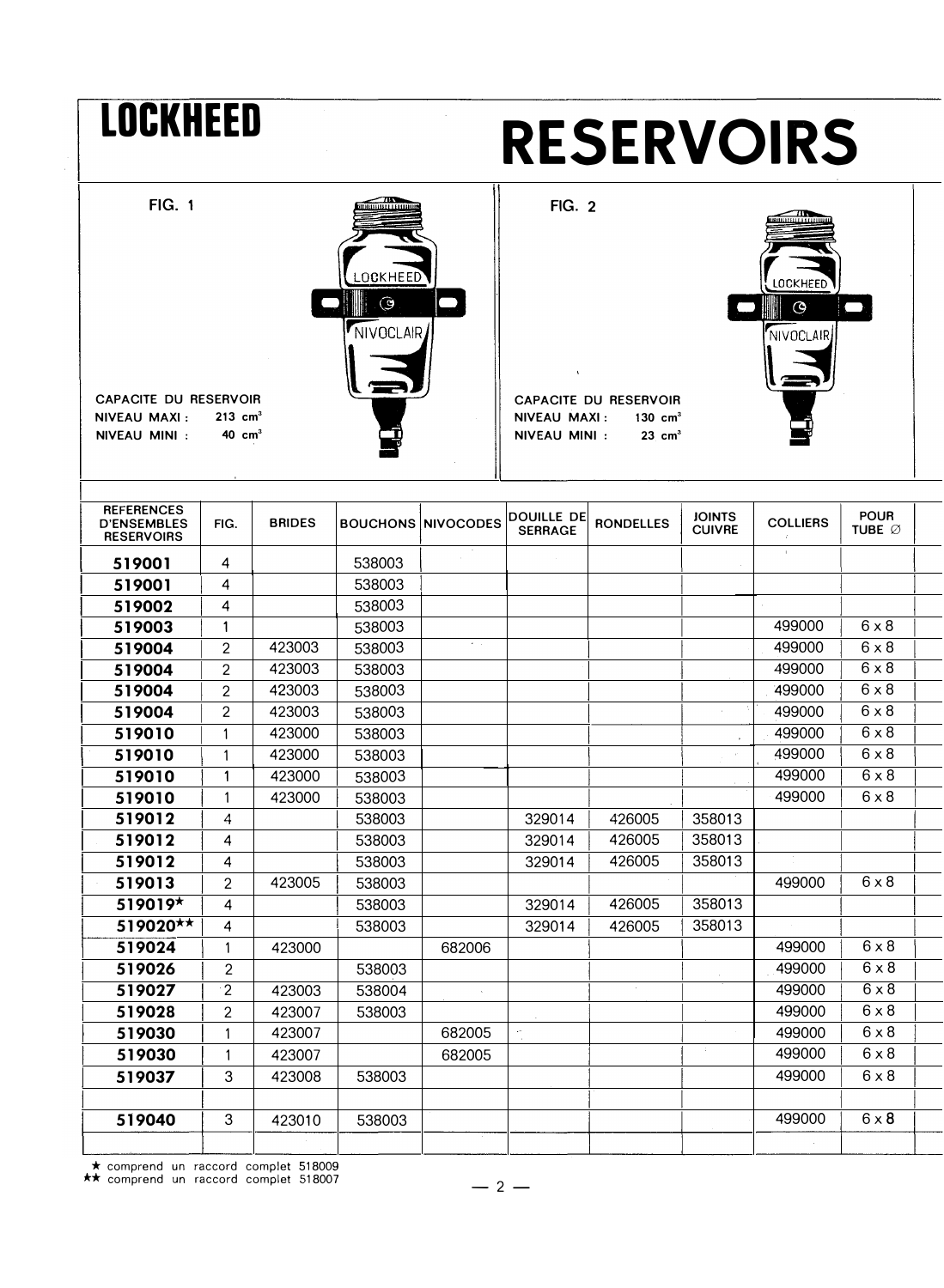#### **LOCKHEED NIVOCLAIR FIG. 4 FIG. 3** LOCKHEED **OCKHEED CAPACITE DU RESERVOIR** CAPACITE DU RESERVOIR NIVEAU MAXI: 154 cm<sup>3</sup> NIVEAU MAXI: 130 cm<sup>3</sup> NIVEAU MINI :  $38 \text{ cm}^3$ NIVEAU MINI :  $30 \text{ cm}^3$

| <b>CONSTRUCTEURS</b> | <b>AFFECTATIONS</b>                                                                | <b>OBSERVATIONS</b>  |
|----------------------|------------------------------------------------------------------------------------|----------------------|
| <b>PEUGEOT</b>       | 403-404                                                                            |                      |
| <b>SIMCA</b>         | Ariane                                                                             |                      |
| <b>CITROEN</b>       | 2 CV                                                                               |                      |
| <b>PANHARD</b>       | Dyna VLL                                                                           |                      |
| <b>RENAULT</b>       | 4 CV - Dauphine R 1090-91 - Floride - Colorale - 1 T - 2,5 T                       | Remplacé par 519129  |
| <b>PEUGEOT</b>       | D3A - D4A - D4B                                                                    |                      |
| <b>CITROEN</b>       | 2 T PUD 7-9-10 mars 1958                                                           |                      |
| <b>SIMCA</b>         | 500 kg jusqu'à avril 1956                                                          |                      |
| <b>RENAULT</b>       | $3.5$ T - $5$ T - 12 T                                                             |                      |
| <b>BERLIET</b>       | GAK 4                                                                              | Avec Nivocode 519111 |
| <b>SIMCA</b>         | Vedette - Comète - Abeille - Vendôme (1950)                                        |                      |
| <b>CITROEN</b>       | 2 T PUD 10-11-12 - T 46 4 x 4 Type F.O.M. - U-55                                   |                      |
| <b>PANHARD</b>       | Dyna 5 CV VLLZ 1 - PL-17 L4 - W L4 - CT et BT-24                                   |                      |
| PEUGEOT              | 403-404                                                                            |                      |
| <b>SIMCA</b>         | Versailles - Trianon - Régence - Marly - Ariane - Beaulieu - Chambord - Présidence | k.                   |
| PEUGEOT              | 203                                                                                |                      |
| <b>FORD</b>          | Taunus                                                                             |                      |
| G.M.C.               | Tourisme                                                                           |                      |
| <b>RENAULT</b>       | 7T                                                                                 |                      |
| <b>SIMCA</b>         | Aronde                                                                             |                      |
| <b>RENAULT</b>       | Frégate depuis avril 1958 - Domaine                                                |                      |
| <b>SIMCA</b>         | Utilitaire 500 kg depuis avril 1956 - Ranch 1960                                   |                      |
| SIMCA-UNIC           | 5T                                                                                 |                      |
| <b>HOTCHKISS</b>     | 5,5 T - PL-50 - PL-50N - DH-50N - 5,9 T - PL-50NR - DH-50NR                        |                      |
| <b>CITROEN</b>       | 11 CV - 15 CV                                                                      |                      |
|                      |                                                                                    |                      |
| <b>CITROEN</b>       | HZ 850 kg - HY 1200 kg - HYV 1500 kg - Bétaillère jusqu'à juillet 1963             |                      |
|                      |                                                                                    |                      |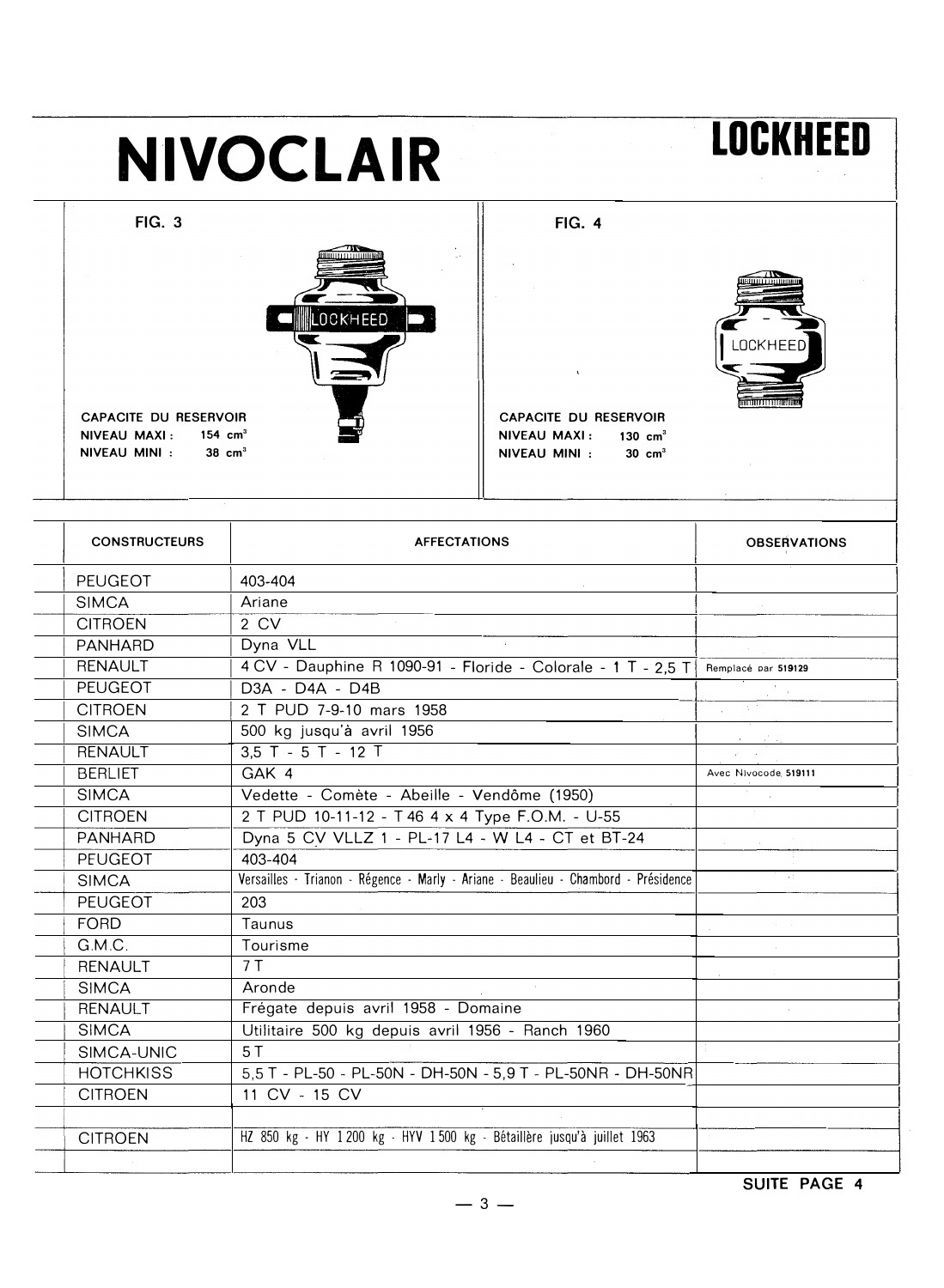# **LOCKHEED**

**SUITE** 



| <b>REFERENCES</b><br><b>D'ENSEMBLES</b><br><b>RESERVOIRS</b> | FIG.             | <b>BRIDES</b> |        | <b>BOUCHONS NIVOCODES</b> | <b>DOUILLE DE</b><br><b>SERRAGE</b> | <b>RONDELLES</b> | <b>JOINTS</b><br><b>CUIVRE</b> | <b>COLLIERS</b> | <b>POUR</b><br>TUBE Ø |  |
|--------------------------------------------------------------|------------------|---------------|--------|---------------------------|-------------------------------------|------------------|--------------------------------|-----------------|-----------------------|--|
| 519044                                                       | 1                | 423011        | 538003 |                           |                                     |                  |                                | 499000          | $6 \times 8$          |  |
|                                                              |                  |               |        |                           |                                     |                  |                                |                 |                       |  |
| 519049                                                       | $\mathbf{1}$     | 423000        |        | 682004                    |                                     |                  |                                | 499000          | $6 \times 8$          |  |
| 519049                                                       | $\mathbf{1}$     | 423000        |        | 682004                    |                                     |                  |                                | 499000          | $6 \times 8$          |  |
|                                                              |                  |               |        |                           |                                     |                  |                                |                 |                       |  |
| 519052                                                       | $\boldsymbol{3}$ |               | 538003 |                           |                                     |                  |                                | 499000          | $6 \times 8$          |  |
|                                                              |                  |               |        |                           |                                     |                  |                                |                 |                       |  |
| 519067                                                       | $\mathbf{1}$     | 423000        |        | 682008                    |                                     |                  | $\epsilon$                     | 499000          | $6 \times 8$          |  |
| 519070                                                       | spéc             | 423008        | 538003 |                           |                                     |                  |                                |                 | $6 \times 8$          |  |
|                                                              |                  |               |        |                           |                                     |                  |                                |                 |                       |  |
| 519081                                                       | $\overline{4}$   |               |        | 682007                    |                                     |                  |                                | $\sim$          |                       |  |
|                                                              |                  |               |        |                           |                                     |                  |                                |                 |                       |  |
| 519085                                                       | $\overline{4}$   |               | 538003 |                           | 329012                              | 426015           | 358003                         |                 |                       |  |
| 519088                                                       | $\overline{2}$   | 423007        | 538019 |                           |                                     |                  |                                | 499000          | $6 \times 8$          |  |
| 519093                                                       | $\overline{4}$   |               | 538003 |                           | 329025                              | 426020           | 358025                         |                 |                       |  |
|                                                              |                  |               |        |                           |                                     |                  |                                |                 |                       |  |
| 519096*                                                      | $\overline{4}$   |               | 538003 |                           | 329015                              | 426020           | 358025                         |                 |                       |  |
|                                                              |                  |               |        |                           |                                     |                  |                                |                 |                       |  |
| 519099                                                       | $\overline{4}$   |               | 538019 |                           | 329014                              | 426005           | 358013                         |                 |                       |  |
| 519100                                                       | 4                |               | 538019 |                           |                                     |                  |                                |                 |                       |  |
| 519102                                                       | 4                |               | 538022 |                           | 329014                              | 426005           | 358013                         |                 |                       |  |
| 519107                                                       | $\overline{2}$   | 423003        | 538036 |                           |                                     |                  |                                | 499000          | 1/4"                  |  |
| 519111                                                       | $\overline{2}$   | 423003        |        | 682004                    |                                     |                  | $\epsilon$                     | 499000          | $6 \times 8$          |  |
| 519112                                                       | 3                |               | 538036 |                           |                                     |                  |                                | 499000          | $1/4$ "               |  |
|                                                              |                  |               |        |                           |                                     |                  |                                |                 |                       |  |
| 519115                                                       | 3                |               |        |                           |                                     | $\sim$           |                                | 499000          |                       |  |
|                                                              |                  |               |        | ÷.                        |                                     |                  |                                |                 |                       |  |
|                                                              |                  |               |        |                           |                                     |                  |                                |                 |                       |  |

\* ce réservoir comprend un écrou 325702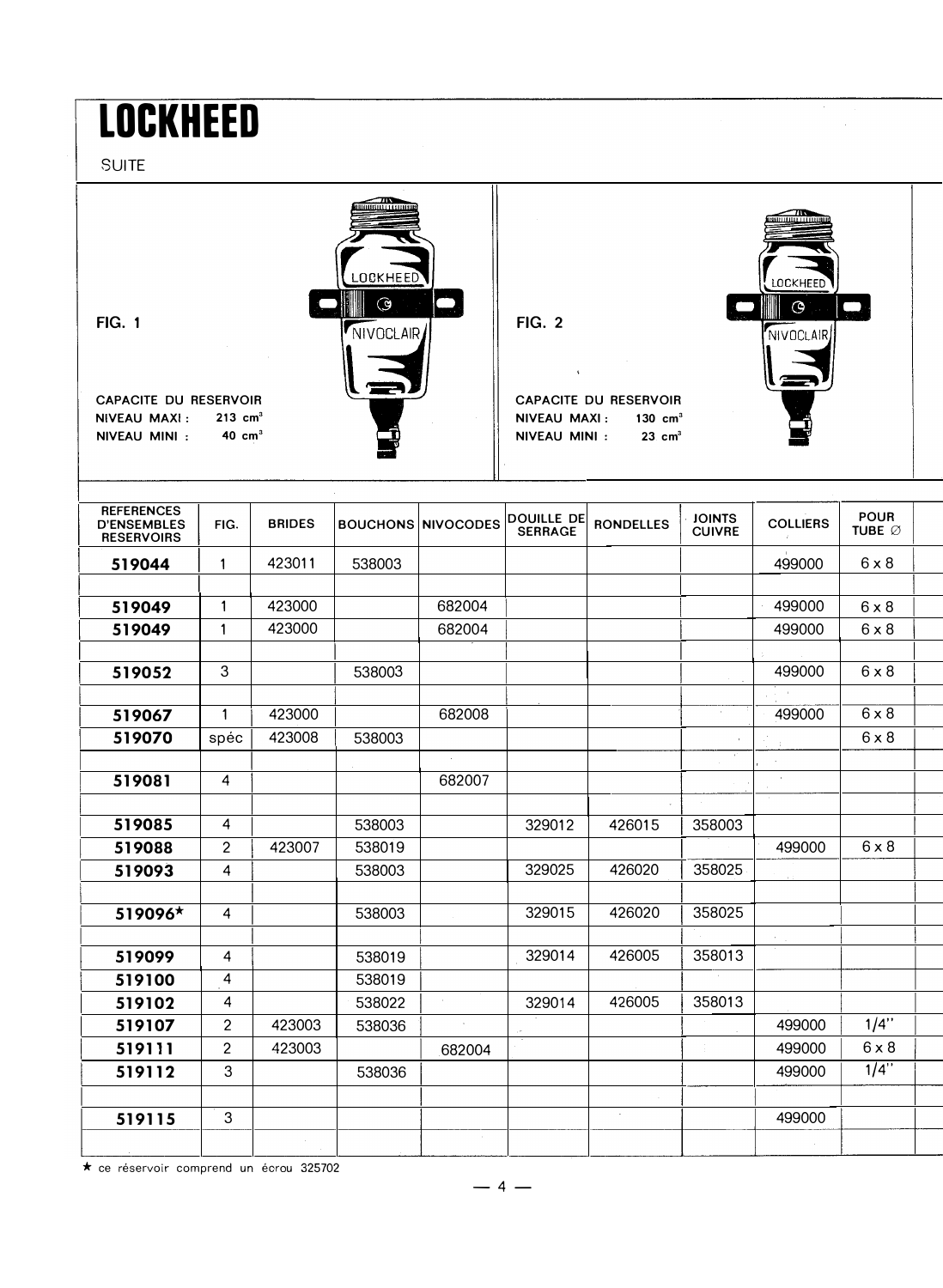### -- �  $\overline{\phantom{a}}$  -  $\overline{\phantom{a}}$ - -  $\overline{\bullet}$  -  $\overline{\bullet}$  -  $\overline{\bullet}$ FIG. 3 **1 PM COOKHEED**  $\blacktriangledown$ ' -- CAPACITE DU RESERVOIR **ANALY EXECUTE DE RESERVOIR**  $NIVEAU MAXI: 154 cm<sup>3</sup>$  NIVEAU MAXI: 130 cm<sup>3</sup>  $NIVEAU$   $MINI$  : 38 cm<sup>3</sup>  $\begin{bmatrix} \end{bmatrix}$  NIVEAU MINI : 30 cm<sup>3</sup>

| <b>CONSTRUCTEURS</b> | <b>AFFECTATIONS</b>                                                           | <b>OBSERVATIONS</b>       |
|----------------------|-------------------------------------------------------------------------------|---------------------------|
| <b>PANHARD</b>       | 7 T - 12 T                                                                    |                           |
| SIMCA-UNIC           | Série Vosges MZ 34, 35, 36, 37                                                |                           |
| <b>CITROEN</b>       | $U-23 - P-38$                                                                 |                           |
| <b>LAMBRETTA</b>     | Tri-Scooter 300 kg                                                            | $\mathcal{F}=\mathcal{F}$ |
| <b>RENAULT</b>       | 5 T à 12 T                                                                    | $\eta=0$                  |
| <b>CITROEN</b>       | $ID-19$                                                                       |                           |
| <b>PANHARD</b>       | Dyna                                                                          |                           |
| <b>CITROEN</b>       | 2CV                                                                           | Remplacé par 519093       |
| <b>SIMCA</b>         | P-60 - Montlhéry - Etoile 6 et 7 - Elysée 1960 - P-60 500 kg                  |                           |
| <b>CITROEN</b>       | 2 CV - 2 CV 4 x 4 - 3 CV Ami-6 - Type AK - Break                              | Remplace 519085           |
| <b>FORD</b>          | Anglia Type Zéphyr                                                            |                           |
| <b>PEUGEOT</b>       | 403-U - 403-7 - 403 diesel 1962 - 404 - 404 diesel dep. 1-8-61                |                           |
| <b>PEUGEOT</b>       | 403-404                                                                       |                           |
| <b>PEUGEOT</b>       | 404-404 U essence et diesel canalisation $\varnothing$ 4,76 type 1965         |                           |
| <b>RENAULT</b>       | Dauphine R-1094-95 - Flor. S - Caravelle - R-3 - R-4 - R-4 L depuis juin 1964 |                           |
| <b>BERLIET</b>       | 8.5 GAK 4                                                                     |                           |
| <b>RENAULT</b>       | Estafette depuis le 1-10-1961 - Microcar depuis mai 1964                      |                           |
| <b>RENAULT</b>       | Estafette                                                                     |                           |
|                      |                                                                               |                           |

SUITE PAGE 6

LOCKHEED

 $-5-$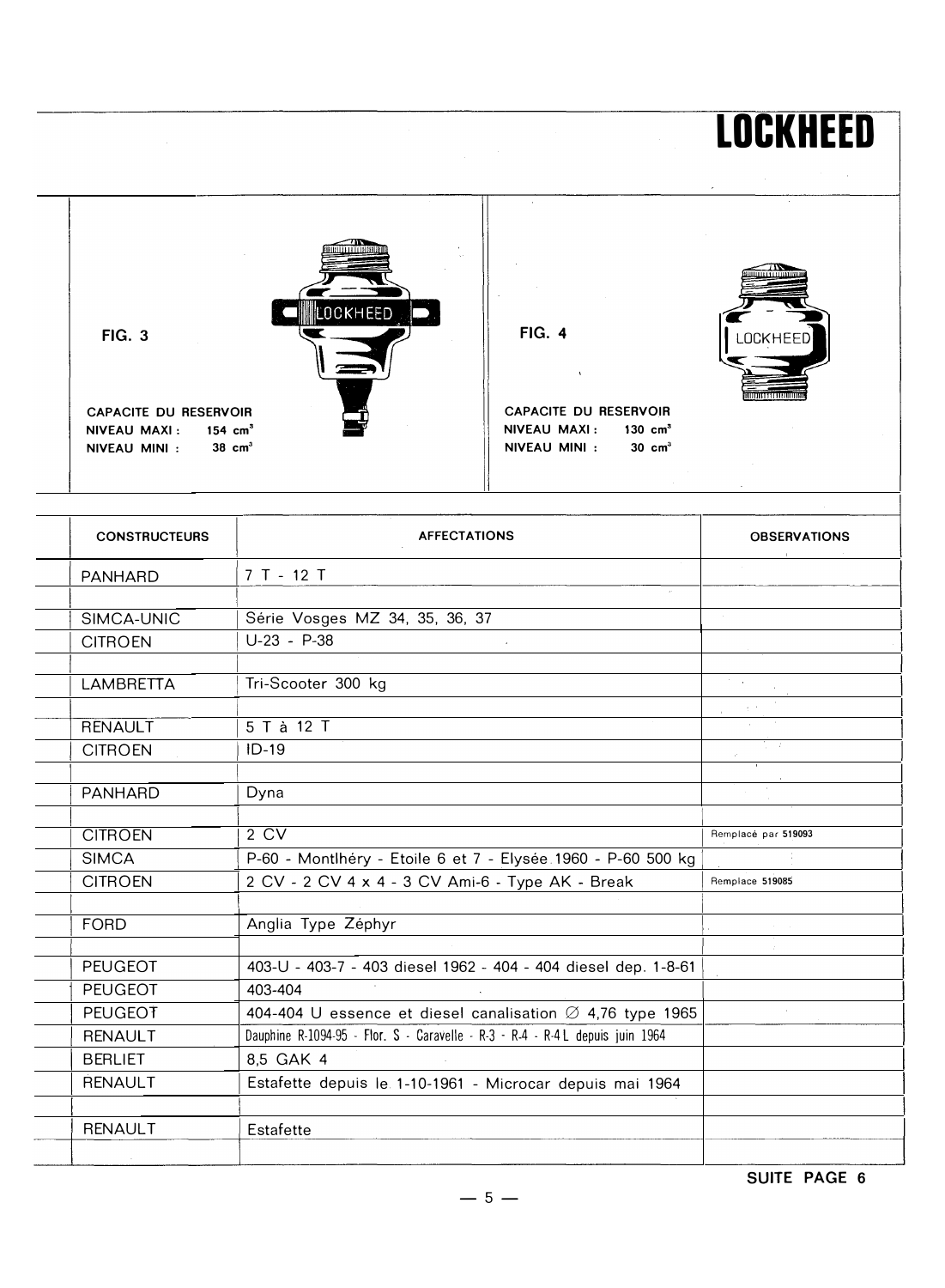### LOCKHEED

SUITE



| <b>REFERENCES</b><br><b>D'ENSEMBLES</b><br><b>RESERVOIRS</b> | FIG.           | <b>BRIDES</b> |        | <b>BOUCHONS NIVOCODES</b> | DOUILLE DE<br><b>SERRAGE</b> | <b>RONDELLES</b> | <b>JOINTS</b><br><b>CUIVRE</b> | $\mathcal{E}$ | <b>POUR</b><br>TUBE Ø |  |
|--------------------------------------------------------------|----------------|---------------|--------|---------------------------|------------------------------|------------------|--------------------------------|---------------|-----------------------|--|
| 519116                                                       | $\overline{4}$ |               | 538036 |                           | 329123                       |                  | 358013                         | $\mathbb{L}$  |                       |  |
|                                                              |                |               |        |                           |                              |                  |                                |               |                       |  |
| 519118                                                       | $\overline{2}$ | 423018        | 538036 |                           |                              |                  |                                | 499000        | 1/4"                  |  |
|                                                              |                |               |        |                           |                              |                  |                                | $\sim$        |                       |  |
|                                                              |                |               |        |                           |                              |                  | $\cdot$                        |               |                       |  |
| 519126                                                       | $\overline{c}$ | 423003        | 538036 |                           |                              |                  |                                | 499000        | $8 \times 10$         |  |
| 519129                                                       | $\overline{2}$ | 423003        | 538003 |                           |                              |                  |                                | 499000        | $1/4$ "               |  |
|                                                              |                |               |        |                           |                              |                  |                                |               |                       |  |
| 519134                                                       | $\overline{2}$ | 423018        | 538036 |                           |                              |                  |                                | 499000        | $8 \times 10$         |  |
| 519135                                                       | $\mathfrak{S}$ | 423020        | 538003 |                           |                              |                  |                                | 499000        | $6 \times 8$          |  |
| 519140                                                       | $\overline{4}$ |               |        | 682011                    | 329014                       | 426005           | 358013                         | ÷.            |                       |  |
|                                                              |                |               |        |                           |                              |                  |                                | 34            |                       |  |
| 519154                                                       | $\overline{2}$ | 423018        |        | 682003                    |                              |                  |                                | 499000        | $1/4$ "               |  |
| 519155                                                       | 3              | 539176        |        | 682011                    |                              |                  |                                | 499000        |                       |  |
| 519156                                                       | 1              | 423000        |        | 682014                    |                              |                  | $\epsilon$                     | 499000        | $6 \times 8$          |  |
| 519157                                                       | 1              | 423000        |        | 682004                    |                              |                  |                                | 499000        | $6 \times 8$          |  |
| 519159                                                       | 1              | 423000        |        | 682004                    | $\sim$                       |                  |                                | 499000        | $6 \times 8$          |  |
| 519318/071                                                   | spéc.          |               |        | 682004                    | 518114 - 328007              | 426002           | ÷<br>358000                    |               |                       |  |
| $\sim$<br>$\mathcal{L}_{\mathcal{A}}$                        |                |               |        |                           |                              |                  |                                |               |                       |  |
|                                                              |                | ÷             |        | $\epsilon$                |                              |                  |                                |               |                       |  |

 $-6-$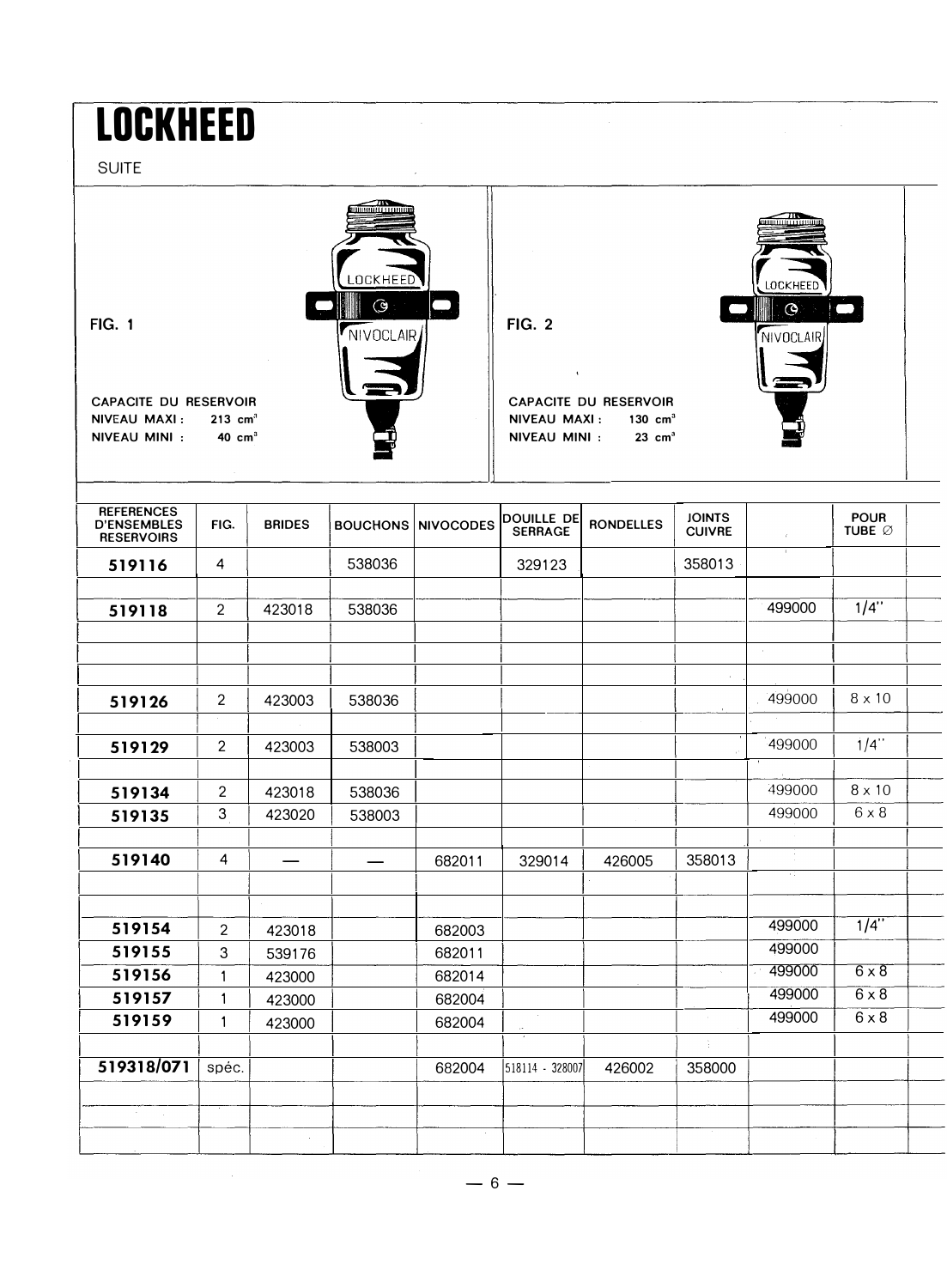### **LOCKHEED** LOCKHEED **FIG. 4 FIG. 3 LOCKHEED**  $\mathbf{t}$ **CAPACITE DU RESERVOIR** CAPACITE DU RESERVOIR NIVEAU MAXI: 130 cm<sup>3</sup> NIVEAU MAXI: 154 cm<sup>3</sup> NIVEAU MINI : 38 cm<sup>3</sup> NIVEAU MINI : 30 cm<sup>3</sup>

 $\mathcal{L}_{\text{max}}$  and  $\mathcal{L}_{\text{max}}$  . The  $\mathcal{L}_{\text{max}}$ 

| <b>CONSTRUCTEURS</b> | <b>AFFECTATIONS</b>                                                          | <b>OBSERVATIONS</b>         |
|----------------------|------------------------------------------------------------------------------|-----------------------------|
| <b>RENAULT</b>       | Estafette de juillet 1959 à octobre 1961                                     |                             |
|                      |                                                                              |                             |
| <b>RENAULT</b>       | R-8 de septembre 1962 à février 1964 - R-8 Gordini jusqu'à mars 1965         |                             |
|                      |                                                                              |                             |
|                      |                                                                              |                             |
|                      |                                                                              |                             |
| <b>RENAULT</b>       | Caravelle (R 1133) à partir du 22-11-1963                                    |                             |
|                      |                                                                              |                             |
| <b>RENAULT</b>       | 4 CV - Dauphine (R 1090- R 1091) - Floride - Ondine mod. 60                  | Interchangeable avec 519004 |
|                      |                                                                              |                             |
| <b>RENAULT</b>       | Caravelle de sept. 63 à nov. 63 - R-8 - R-8 Major depuis février 1964 - R-10 |                             |
| <b>CITROEN</b>       | HZ 850 kg - HY 1200 kg - HYV 1500 kg (petit tube) depuis juillet 1963        |                             |
|                      |                                                                              |                             |
| <b>PEUGEOT</b>       | 404 B-C-U freins thermostables                                               | $\sim$ 0.1                  |
|                      |                                                                              |                             |
|                      |                                                                              |                             |
| <b>RENAULT</b>       | R-8 Gordini depuis mars 1965                                                 |                             |
| <b>SAVIEM</b>        | 3 T S G 1 E - 6 T S G 4 EN - S G 4 DN - S G 4 EL - S G 4 DL                  |                             |
| <b>CITROEN</b>       | 2 T PUD 9-10-11 depuis avril 1965                                            |                             |
| <b>UNIC</b>          | Série Vosges                                                                 | Interchangeable avec 519159 |
| <b>UNIC</b>          | Série Vosges                                                                 |                             |
|                      |                                                                              |                             |
| <b>SAVIEM</b>        | Châssis S-5                                                                  |                             |
|                      |                                                                              |                             |
|                      |                                                                              |                             |
|                      |                                                                              |                             |

 $-7-$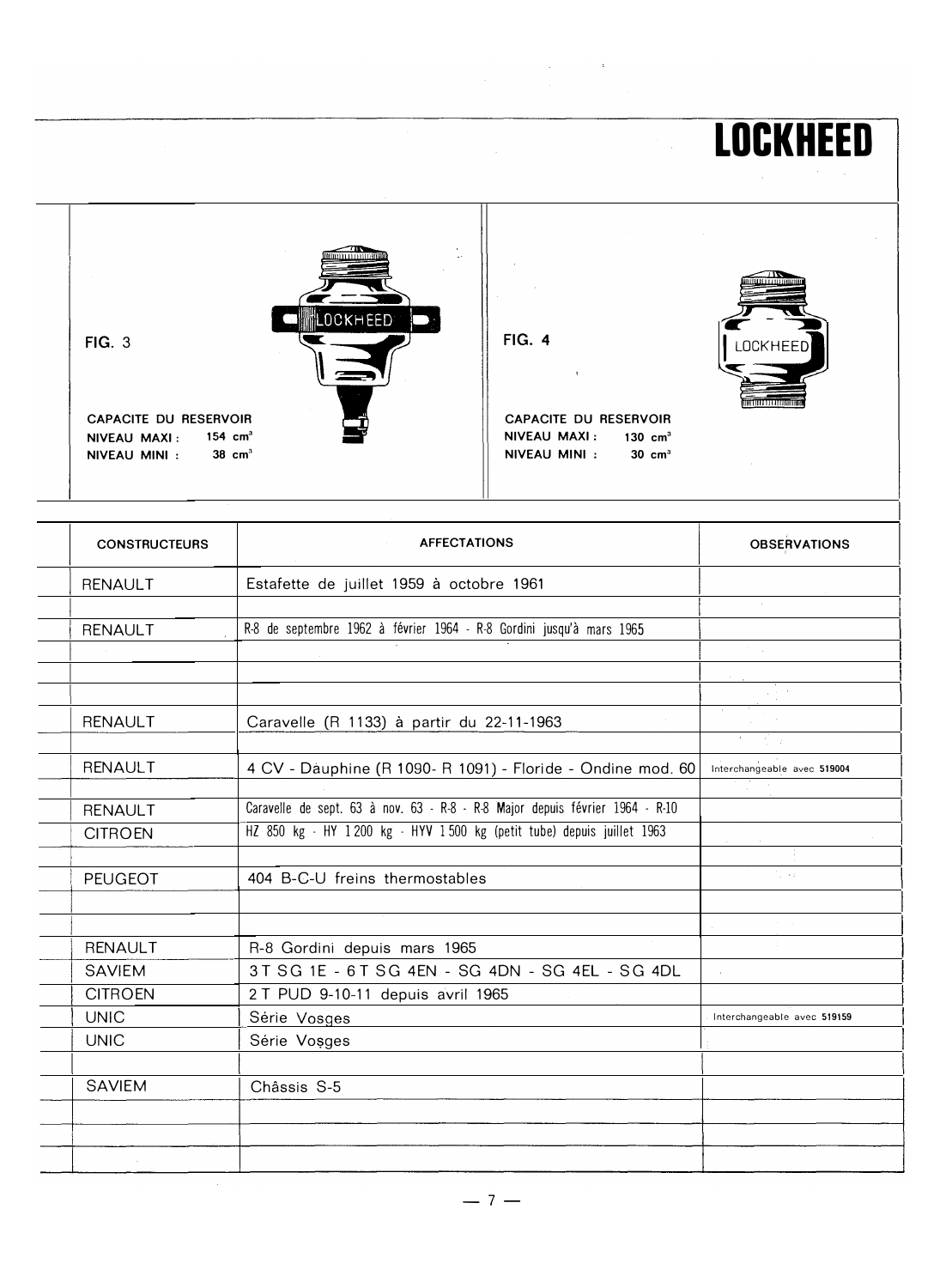# LOCKHEED

# NIVOCODES

|                                                                                                   | <b>REFERENCES</b> | <b>COMPLET</b><br><b>AVEC</b><br><b>VOYANT</b> | н   | CONSTRUCT.       | <b>AFFECTATIONS</b>                                                                                                                                                                                     |
|---------------------------------------------------------------------------------------------------|-------------------|------------------------------------------------|-----|------------------|---------------------------------------------------------------------------------------------------------------------------------------------------------------------------------------------------------|
| <b>FIG. 1</b>                                                                                     |                   |                                                |     |                  |                                                                                                                                                                                                         |
|                                                                                                   |                   |                                                |     |                  |                                                                                                                                                                                                         |
|                                                                                                   | 682011            |                                                | 74  | <b>SAVIEM</b>    | 3 T SG1E - 6 T SG4EN - SG4EL - SG4DN - SG4DL                                                                                                                                                            |
|                                                                                                   | 682016            |                                                | 74  | <b>PEUGEOT</b>   | 4O4 thermostable                                                                                                                                                                                        |
| FIG. 2                                                                                            |                   | $\sim$                                         |     |                  |                                                                                                                                                                                                         |
|                                                                                                   |                   |                                                |     | <b>BERLIET</b>   |                                                                                                                                                                                                         |
|                                                                                                   | 682007            | 682131                                         | 77  |                  | GCK 8 - R2                                                                                                                                                                                              |
| Н                                                                                                 |                   |                                                |     |                  |                                                                                                                                                                                                         |
| <b>FIG. 3</b>                                                                                     |                   |                                                |     |                  |                                                                                                                                                                                                         |
|                                                                                                   | 682003            |                                                | 109 | RENAULT          | R-8 Gordini                                                                                                                                                                                             |
| н                                                                                                 |                   |                                                |     |                  |                                                                                                                                                                                                         |
|                                                                                                   |                   | $\sim$                                         |     |                  | $\mathbb{P}_{\mathbb{Z}^2}$                                                                                                                                                                             |
| <b>FIG. 4</b>                                                                                     |                   |                                                |     |                  |                                                                                                                                                                                                         |
|                                                                                                   | 682005            | 682105                                         | 109 | <b>HOTCHKISS</b> | 5,5 T PL50N DH50N - 5,9 T PL50NR DH50NR                                                                                                                                                                 |
|                                                                                                   |                   |                                                |     |                  |                                                                                                                                                                                                         |
| Η                                                                                                 |                   |                                                |     |                  |                                                                                                                                                                                                         |
| <b>FIG. 5</b>                                                                                     | 682006            | 682107                                         | 81  | <b>CITROEN</b>   | 2 CV - 3 CV - HZ 850 kg - HHY 1200 kg<br>HYV 1500 kg                                                                                                                                                    |
|                                                                                                   | 682006            | 682107                                         | 81  | <b>PANHARD</b>   | Dyna 5 CV - PL-17 - BT et CT-24                                                                                                                                                                         |
|                                                                                                   | 682006            | 682107                                         | 81  | <b>PEUGEOT</b>   | 203 - 403 - 403-lJ - 404 - D3A - 1500 kg<br>D4A - D4B avril 1962                                                                                                                                        |
|                                                                                                   | 682006            | 682107                                         | 81  | <b>RENAULT</b>   | 4 CV - Dauphine - R-1090-91 R-1094-95 - R-3 - R-4<br>R 4L - R-1123 - Floride - Ondine - Frégate -<br>Domaine - R-8 R-1130-32 - Floride-S - R-1131 -<br>Caravelle R-1133 - Série utilitaire tous modèles |
| Η                                                                                                 | 682006            | 682107                                         | 81  | <b>SIMCA</b>     | Série - Aronde - - Serie - Vedette - tous modèles<br>Utilitaire 500 kg - P-60 - Ranch 1960                                                                                                              |
|                                                                                                   | 682013            |                                                | 81  | <b>PEUGEOT</b>   | D4B 1500 kg depuis avril 1964                                                                                                                                                                           |
| <b>FIG. 6</b>                                                                                     | 682004            | 682100                                         | 109 | <b>BERLIET</b>   | GAK 4 - Châssis - Siroua -                                                                                                                                                                              |
|                                                                                                   | 682004            | 682100                                         | 109 | <b>CITROEN</b>   | 2 T PUD 7-9-10-11-12 T 45-46-47<br>IT 46 4 x 4 type F.O.M. U-55                                                                                                                                         |
|                                                                                                   | 682004            | 682100                                         | 109 | <b>SAVIEM</b>    | $S-5$                                                                                                                                                                                                   |
| H                                                                                                 | 682004            | 682100                                         | 109 | SIMCA-UNIC       | Série « Vosges » MZ 34-35-36-37                                                                                                                                                                         |
|                                                                                                   | 682014            |                                                | 110 | <b>CITROEN</b>   | 2 T PUD 9-10-11 depuis avril 1965                                                                                                                                                                       |
| <b>FIG. 7</b>                                                                                     |                   |                                                |     |                  |                                                                                                                                                                                                         |
|                                                                                                   | 682015            | 682136                                         | 81  | <b>HOTCHKISS</b> | PL DH 60-70-75-80                                                                                                                                                                                       |
|                                                                                                   | 682015            | 682136                                         | 81  | PEUGEOT          | 204 - J7B 1400 kg - J7C 1800 kg                                                                                                                                                                         |
| н                                                                                                 | 682015            | 682136                                         | 81  | <b>SIMCA</b>     | 1000 - 1300 - 1500 - Coupé Bertone                                                                                                                                                                      |
|                                                                                                   |                   |                                                |     |                  |                                                                                                                                                                                                         |
| <b>NOTA:</b><br>POUR BATTERIE DE 6 VOLTS VOYANT 499021<br>POUR BATTERIE DE 12 VOLTS VOYANT 499022 |                   |                                                |     |                  |                                                                                                                                                                                                         |

 $\sim 4$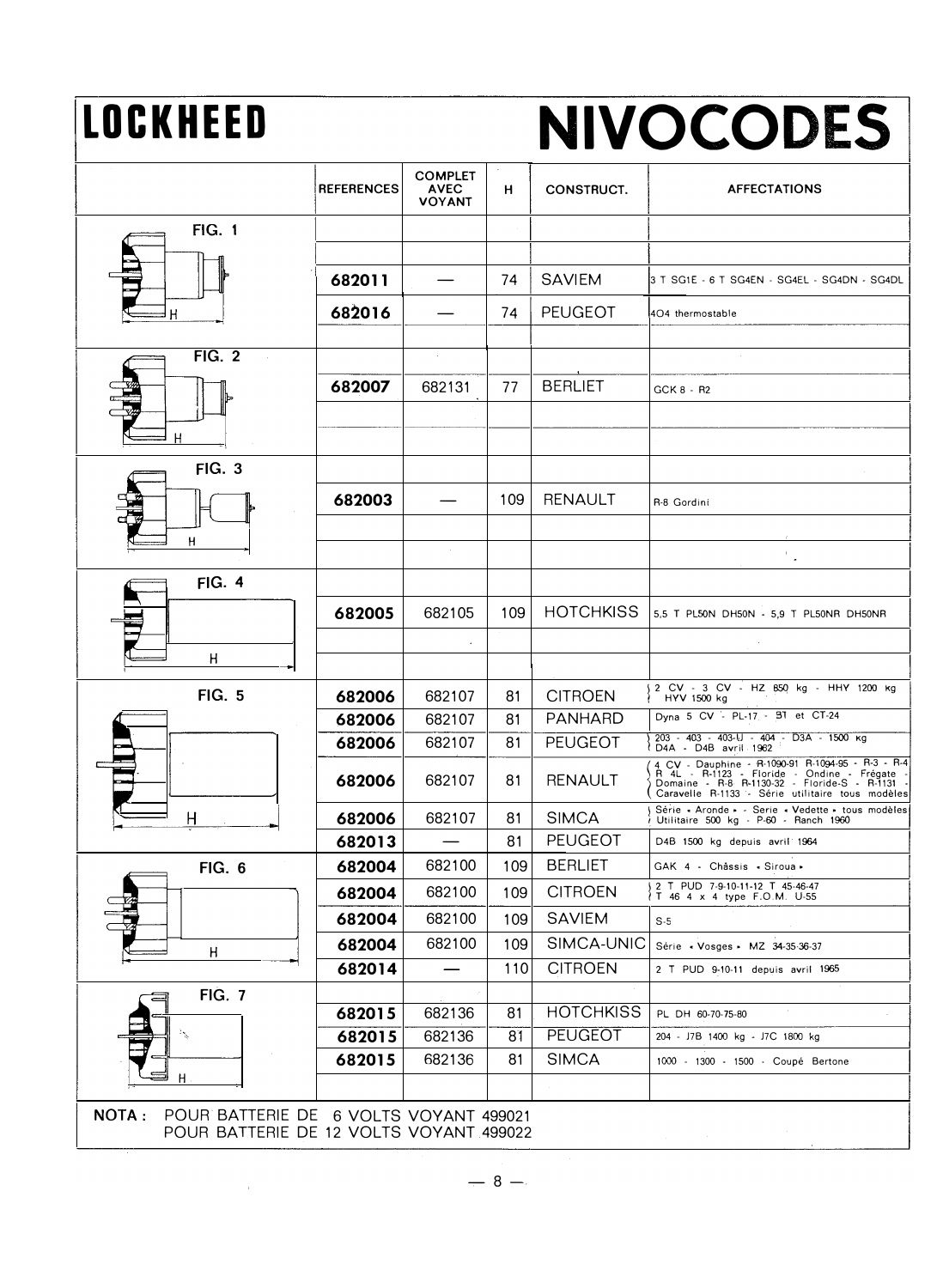| <b>LOCKHEED</b>                                                                             |                     |               |                                  |        |                                                | <b>RESERVOIRS</b>                                                |                                |                                               |                       |                                                                         | <b>NIVOCLAIR</b>                                                                   |                                                                                                           | LOCKHEED             |
|---------------------------------------------------------------------------------------------|---------------------|---------------|----------------------------------|--------|------------------------------------------------|------------------------------------------------------------------|--------------------------------|-----------------------------------------------|-----------------------|-------------------------------------------------------------------------|------------------------------------------------------------------------------------|-----------------------------------------------------------------------------------------------------------|----------------------|
| <b>FIG. 1</b><br>CAPACITE DU RESERVOIR<br>NIVEAU MAXI: 213 cm <sup>3</sup><br>NIVEAU MINI : | $40 \text{ cm}^3$   |               | LOCKHEED<br>$\odot$<br>NIVOCLAIR |        | <b>FIG. 2</b><br>NIVEAU MAXI:<br>NIVEAU MINI : | CAPACITE DU RESERVOIR<br>$130 \text{ cm}^3$<br>$23 \text{ cm}^3$ |                                | <b>OCKHEED</b><br>$\circ$<br><b>NIVOCLAIF</b> |                       | FIG. 3<br><b>CAPACITE DU RESERVOIR</b><br>NIVEAU MAXI:<br>NIVEAU MINI : | LOCKHEED<br>154 $cm3$<br>$38 \text{ cm}^3$                                         | <b>FIG. 4</b><br>CAPACITE DU RESERVOIR<br>NIVEAU MAXI:<br>130 $cm3$<br>NIVEAU MINI :<br>$30 \text{ cm}^3$ |                      |
| <b>REFERENCES</b><br><b>D'ENSEMBLES</b><br><b>RESERVOIRS</b>                                | FIG.                | <b>BRIDES</b> | <b>BOUCHONS NIVOCODES</b>        |        | <b>SERRAGE</b>                                 | DOUILLE DE RONDELLES                                             | <b>JOINTS</b><br><b>CUIVRE</b> | <b>COLLIERS</b>                               | <b>POUR</b><br>TUBE Ø | <b>CONSTRUCTEURS</b>                                                    | <b>AFFECTATIONS</b>                                                                |                                                                                                           | <b>OBSERVATIONS</b>  |
| 519001                                                                                      | $\overline{4}$      |               | 538003                           |        |                                                |                                                                  |                                |                                               |                       | PEUGEOT                                                                 | 403-404                                                                            |                                                                                                           |                      |
| 519001                                                                                      | $\overline{4}$      |               | 538003                           |        |                                                |                                                                  |                                |                                               |                       | <b>SIMCA</b>                                                            | Ariane                                                                             |                                                                                                           |                      |
| 519002                                                                                      | $\overline{4}$      |               | 538003                           |        |                                                |                                                                  |                                |                                               |                       | <b>CITROEN</b>                                                          | 2 CV                                                                               |                                                                                                           |                      |
| 519003                                                                                      | $\mathbf{1}$        |               | 538003                           |        |                                                |                                                                  |                                | 499000                                        | $6 \times 8$          | PANHARD                                                                 | Dyna VLL                                                                           |                                                                                                           |                      |
| 519004                                                                                      | $\overline{2}$      | 423003        | 538003                           |        |                                                |                                                                  |                                | 499000                                        | $6 \times 8$          | RENAULT                                                                 | 4 CV - Dauphine R 1090-91 - Floride - Colorale - 1 T - 2.5 T                       |                                                                                                           | Remplacé par 519129  |
| 519004                                                                                      | $\overline{2}$      | 423003        | 538003                           |        |                                                |                                                                  |                                | 499000                                        | $6 \times 8$          | PEUGEOT                                                                 | D3A - D4A - D4B                                                                    |                                                                                                           |                      |
| 519004                                                                                      | $\overline{2}$      | 423003        | 538003                           |        |                                                |                                                                  |                                | 499000                                        | $6 \times 8$          | <b>CITROEN</b>                                                          | 2 T PUD 7-9-10 mars 1958                                                           |                                                                                                           |                      |
| 519004                                                                                      | $\overline{2}$      | 423003        | 538003                           |        |                                                |                                                                  |                                | 499000                                        | $6 \times 8$          | <b>SIMCA</b>                                                            | 500 kg jusqu'à avril 1956                                                          |                                                                                                           |                      |
| 519010                                                                                      | $\overline{1}$      | 423000        | 538003                           |        |                                                |                                                                  |                                | 499000                                        | $6 \times 8$          | RENAULT                                                                 | $3.5$ T - $5$ T - 12 T                                                             |                                                                                                           |                      |
| 519010                                                                                      | $\mathbf{1}$        | 423000        | 538003                           |        |                                                |                                                                  |                                | 499000                                        | $6 \times 8$          | <b>BERLIET</b>                                                          | GAK 4                                                                              |                                                                                                           | Avec Nivocode 519111 |
| 519010                                                                                      | $\mathbf{1}$        | 423000        | 538003                           |        |                                                |                                                                  |                                | 499000                                        | $6 \times 8$          | <b>SIMCA</b>                                                            | Vedette - Comète - Abeille - Vendôme (1950)                                        |                                                                                                           |                      |
| 519010                                                                                      | $\mathbf{1}$        | 423000        | 538003                           |        |                                                |                                                                  |                                | 499000                                        | $6 \times 8$          | <b>CITROEN</b>                                                          | 2 T PUD 10-11-12 - T 46 4 x 4 Type F.O.M. - U-55                                   |                                                                                                           |                      |
| 519012                                                                                      | $\overline{4}$      |               | 538003                           |        | 329014                                         | 426005                                                           | 358013                         |                                               |                       | PANHARD                                                                 | Dyna 5 CV VLLZ 1 - PL-17 L4 - W L4 - CT et BT-24                                   |                                                                                                           |                      |
| 519012                                                                                      | $\overline{4}$      |               | 538003                           |        | 329014                                         | 426005                                                           | 358013                         |                                               |                       | PEUGEOT                                                                 | 403-404                                                                            |                                                                                                           |                      |
| 519012                                                                                      | $\overline{4}$      |               | 538003                           |        | 329014                                         | 426005                                                           | 358013                         |                                               |                       | <b>SIMCA</b>                                                            | Versailles - Trianon - Régence - Marly - Ariane - Beaulieu - Chambord - Présidence |                                                                                                           |                      |
| 519013                                                                                      | $\overline{2}$      | 423005        | 538003                           |        |                                                |                                                                  |                                | 499000                                        | $6 \times 8$          | <b>PEUGEOT</b>                                                          | 203                                                                                |                                                                                                           |                      |
| 519019*                                                                                     | $\overline{4}$      |               | 538003                           |        | 329014                                         | 426005                                                           | 358013                         |                                               |                       | FORD                                                                    | Taunus                                                                             |                                                                                                           |                      |
| 519020**                                                                                    | $\overline{4}$      |               | 538003                           |        | 329014                                         | 426005                                                           | 358013                         |                                               |                       | G.M.C.                                                                  | Tourisme                                                                           |                                                                                                           |                      |
| 519024                                                                                      | $\overline{1}$      | 423000        |                                  | 682006 |                                                |                                                                  |                                | 499000                                        | $6 \times 8$          | RENAULT                                                                 | 7T                                                                                 |                                                                                                           |                      |
| 519026                                                                                      | $\overline{2}$      |               | 538003                           |        |                                                |                                                                  |                                | 499000                                        | $6 \times 8$          | <b>SIMCA</b>                                                            | Aronde                                                                             |                                                                                                           |                      |
| 519027                                                                                      | $\overline{2}$      | 423003        | 538004                           |        |                                                |                                                                  |                                | 499000                                        | $6 \times 8$          | RENAULT                                                                 | Frégate depuis avril 1958 - Domaine                                                |                                                                                                           |                      |
| 519028                                                                                      | $\overline{2}$      | 423007        | 538003                           |        |                                                |                                                                  |                                | 499000                                        | $6 \times 8$          | <b>SIMCA</b>                                                            | Utilitaire 500 kg depuis avril 1956 - Ranch 1960                                   |                                                                                                           |                      |
| 519030                                                                                      | $\ddot{\mathbf{1}}$ | 423007        |                                  | 682005 |                                                |                                                                  |                                | 499000                                        | $6 \times 8$          | SIMCA-UNIC                                                              | 5 T                                                                                |                                                                                                           |                      |
| 519030                                                                                      | $\overline{1}$      | 423007        |                                  | 682005 |                                                |                                                                  |                                | 499000                                        | $6 \times 8$          | <b>HOTCHKISS</b>                                                        | 5,5 T - PL-50 - PL-50N - DH-50N - 5,9 T - PL-50NR - DH-50NR                        |                                                                                                           |                      |
| 519037                                                                                      | 3                   | 423008        | 538003                           |        |                                                |                                                                  |                                | 499000                                        | $6 \times 8$          | <b>CITROEN</b>                                                          | 11 CV - 15 CV                                                                      |                                                                                                           |                      |
|                                                                                             |                     |               |                                  |        |                                                |                                                                  |                                |                                               |                       |                                                                         |                                                                                    |                                                                                                           |                      |
| 519040                                                                                      | 3                   | 423010        | 538003                           |        |                                                |                                                                  |                                | 499000                                        | $6 \times 8$          | <b>CITROEN</b>                                                          | HZ 850 kg - HY 1200 kg - HYV 1500 kg - Bétaillère jusqu'à juillet 1963             |                                                                                                           |                      |
|                                                                                             |                     |               |                                  |        |                                                |                                                                  |                                |                                               |                       |                                                                         |                                                                                    |                                                                                                           |                      |

\* comprend un raccord complet <sup>518009</sup> \*\* comprend un raccord complet <sup>518007</sup>

 $\sim 40$ 

 $-2-$ 

 $-3-$ 

 $\mathcal{L}^{\text{max}}_{\text{max}}$  and  $\mathcal{L}^{\text{max}}_{\text{max}}$ 

SUITE PAGE <sup>4</sup>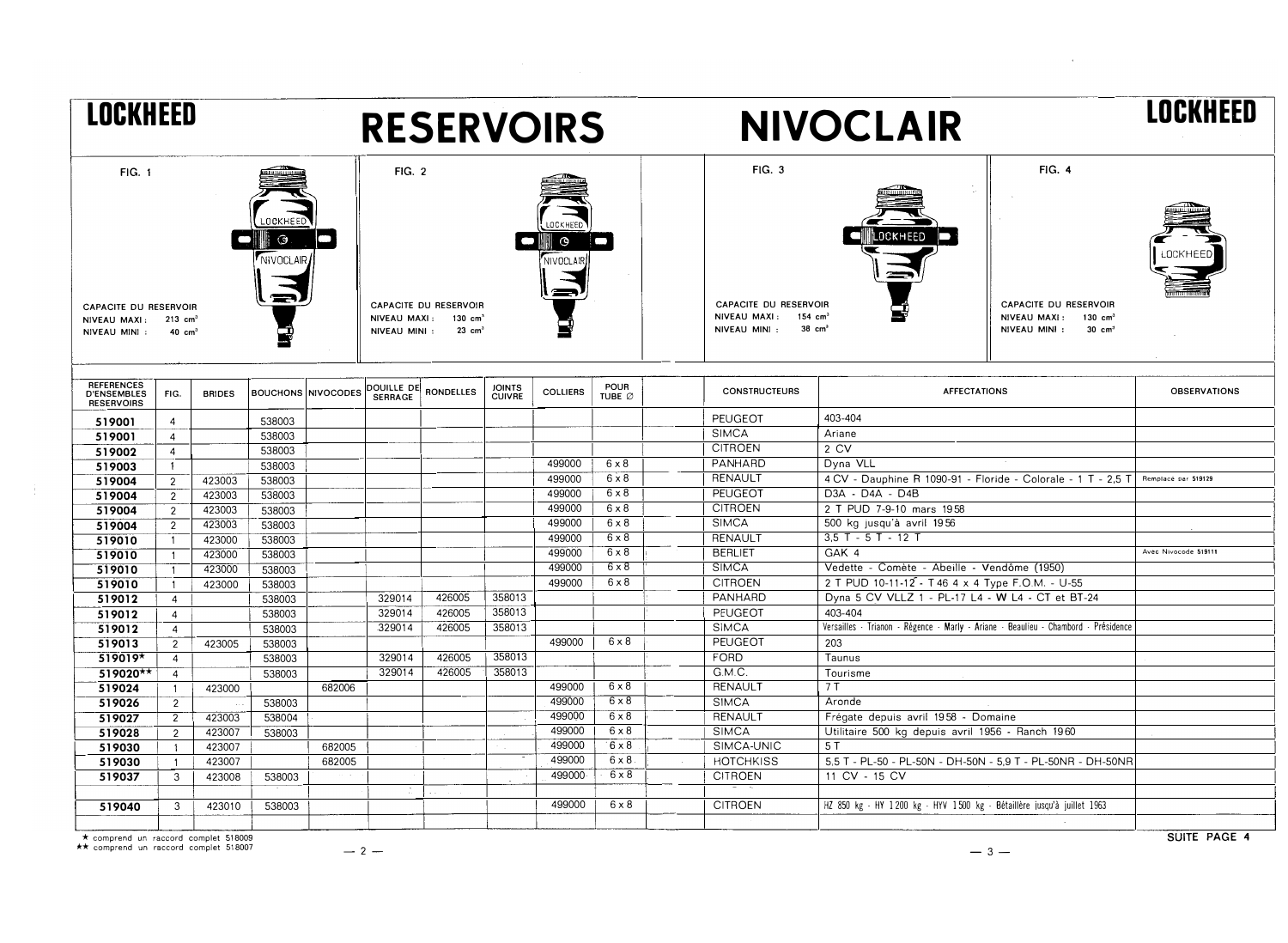| <b>NCKHEED</b><br><b>SUITE</b>                                                                                                                     |                |               |        |                           |                                                                                                                         |                      |                                |                 |                       |  |                                                                                                         |                                                                               |                                                                                                           | <b>I NCKHFFN</b>    |
|----------------------------------------------------------------------------------------------------------------------------------------------------|----------------|---------------|--------|---------------------------|-------------------------------------------------------------------------------------------------------------------------|----------------------|--------------------------------|-----------------|-----------------------|--|---------------------------------------------------------------------------------------------------------|-------------------------------------------------------------------------------|-----------------------------------------------------------------------------------------------------------|---------------------|
| <b>LOCKHEED</b><br>$\odot$<br><b>FIG. 1</b><br>NIVOCLAIR<br>CAPACITE DU RESERVOIR<br>NIVEAU MAXI: 213 cm <sup>3</sup><br>NIVEAU MINI :<br>40 $cm3$ |                |               |        |                           | ে<br><b>FIG. 2</b><br>CAPACITE DU RESERVOIR<br>NIVEAU MAXI:<br>$130 \text{ cm}^3$<br>NIVEAU MINI :<br>$23 \text{ cm}^3$ |                      |                                |                 |                       |  | FIG. 3<br>CAPACITE DU RESERVOIR<br>NIVEAU MAXI: 154 cm <sup>3</sup><br>NIVEAU MINI : 38 cm <sup>3</sup> | <b>OCKHEED</b>                                                                | <b>FIG. 4</b><br>CAPACITE DU RESERVOIR<br>NIVEAU MAXI:<br>130 $cm3$<br>NIVEAU MINI :<br>$30 \text{ cm}^3$ |                     |
| REFERENCES<br>D'ENSEMBLES<br>RESERVOIRS                                                                                                            | FIG.           | <b>BRIDES</b> |        | <b>BOUCHONS NIVOCODES</b> | <b>SERRAGE</b>                                                                                                          | DOUILLE DE RONDELLES | <b>JOINTS</b><br><b>CUIVRE</b> | <b>COLLIERS</b> | <b>POUR</b><br>TUBE Ø |  | <b>CONSTRUCTEURS</b>                                                                                    | <b>AFFECTATIONS</b>                                                           |                                                                                                           | <b>OBSERVATIONS</b> |
| 519044                                                                                                                                             | $\overline{1}$ | 423011        | 538003 |                           |                                                                                                                         |                      |                                | 499000          | $6 \times 8$          |  | PANHARD                                                                                                 | $7T - 12T$                                                                    |                                                                                                           |                     |
| 519049                                                                                                                                             | $\overline{1}$ | 423000        |        | 682004                    |                                                                                                                         |                      |                                | 499000          | $6 \times 8$          |  | SIMCA-UNIC                                                                                              | Série Vosges MZ 34, 35, 36, 37                                                |                                                                                                           |                     |
| 519049                                                                                                                                             | $\overline{1}$ | 423000        |        | 682004                    |                                                                                                                         |                      |                                | 499000          | $6 \times 8$          |  | <b>CITROEN</b>                                                                                          | $U-23 - P-38$                                                                 |                                                                                                           |                     |
|                                                                                                                                                    |                |               |        |                           |                                                                                                                         |                      |                                |                 |                       |  |                                                                                                         |                                                                               |                                                                                                           |                     |
| 519052                                                                                                                                             | 3              |               | 538003 |                           |                                                                                                                         |                      |                                | 499000          | $6 \times 8$          |  | <b>LAMBRETTA</b>                                                                                        | Tri-Scooter 300 kg                                                            |                                                                                                           |                     |
| 519067                                                                                                                                             | $\overline{1}$ | 423000        |        | 682008                    |                                                                                                                         |                      |                                | 499000          | $6 \times 8$          |  | <b>RENAULT</b>                                                                                          | 5 T à 12 T                                                                    |                                                                                                           |                     |
| 519070                                                                                                                                             | spéc           | 423008        | 538003 |                           |                                                                                                                         |                      |                                |                 | $6 \times 8$          |  | <b>CITROEN</b>                                                                                          | $ID-19$                                                                       |                                                                                                           |                     |
|                                                                                                                                                    |                |               |        |                           |                                                                                                                         |                      |                                |                 |                       |  |                                                                                                         |                                                                               |                                                                                                           |                     |
| 519081                                                                                                                                             | $\overline{4}$ |               |        | 682007                    |                                                                                                                         |                      |                                |                 |                       |  | PANHARD                                                                                                 | Dyna<br><b>Section</b>                                                        |                                                                                                           |                     |
| 519085                                                                                                                                             | $\overline{4}$ |               | 538003 |                           | 329012                                                                                                                  | 426015               | 358003                         |                 |                       |  | <b>CITROEN</b>                                                                                          | 2 CV                                                                          |                                                                                                           | Remplace par 519093 |
| 519088                                                                                                                                             | $\overline{2}$ | 423007        | 538019 |                           |                                                                                                                         |                      |                                | 499000          | $6 \times 8$          |  | <b>SIMCA</b>                                                                                            | P-60 - Montlhéry - Etoile 6 et 7 - Elysée 1960 - P-60 500 kg                  |                                                                                                           |                     |
| 519093                                                                                                                                             | $\overline{4}$ |               | 538003 |                           | 329025                                                                                                                  | 426020               | 358025                         |                 |                       |  | <b>CITROEN</b>                                                                                          | 2 CV - 2 CV 4 x 4 - 3 CV Ami-6 - Type AK - Break                              |                                                                                                           | Remplace 519085     |
| 519096*                                                                                                                                            | $\overline{4}$ |               | 538003 |                           | 329015                                                                                                                  | 426020               | 358025                         |                 |                       |  | <b>FORD</b>                                                                                             |                                                                               |                                                                                                           |                     |
|                                                                                                                                                    |                |               |        |                           |                                                                                                                         |                      |                                |                 |                       |  |                                                                                                         | Anglia Type Zéphyr                                                            |                                                                                                           |                     |
| 519099                                                                                                                                             | $\overline{4}$ |               | 538019 |                           | 329014                                                                                                                  | 426005               | 358013                         |                 |                       |  | PEUGEOT                                                                                                 | 403-U - 403-7 - 403 diesel 1962 - 404 - 404 diesel dep. 1-8-61                |                                                                                                           |                     |
| 519100                                                                                                                                             | $\overline{4}$ |               | 538019 |                           |                                                                                                                         |                      |                                |                 |                       |  | PEUGEOT                                                                                                 | 403-404                                                                       |                                                                                                           |                     |
| 519102                                                                                                                                             | $\overline{4}$ |               | 538022 |                           | 329014                                                                                                                  | 426005               | 358013                         |                 |                       |  | <b>PEUGEOT</b>                                                                                          | 404-404 U essence et diesel canalisation Ø 4,76 type 1965                     |                                                                                                           |                     |
| 519107                                                                                                                                             | $\overline{2}$ | 423003        | 538036 |                           |                                                                                                                         |                      |                                | 499000          | 1/4                   |  | RENAULT                                                                                                 | Dauphine R-1094-95 - Flor. S - Caravelle - R-3 - R-4 - R-4 L depuis juin 1964 |                                                                                                           |                     |
| 519111                                                                                                                                             | $\overline{2}$ | 423003        |        | 682004                    |                                                                                                                         |                      |                                | 499000          | $6 \times 8$          |  | <b>BERLIET</b>                                                                                          | 8,5 GAK 4                                                                     |                                                                                                           |                     |
| 519112                                                                                                                                             | 3              |               | 538036 |                           |                                                                                                                         |                      |                                | 499000          | $1/\overline{4}$ "    |  | <b>RENAULT</b>                                                                                          | Estafette depuis le 1-10-1961 - Microcar depuis mai 1964                      |                                                                                                           |                     |
|                                                                                                                                                    |                |               |        |                           |                                                                                                                         |                      |                                |                 |                       |  |                                                                                                         |                                                                               |                                                                                                           |                     |
| 519115                                                                                                                                             | 3              |               |        |                           |                                                                                                                         |                      |                                | 499000          |                       |  | RENAULT                                                                                                 | Estafette                                                                     |                                                                                                           |                     |
|                                                                                                                                                    |                |               |        |                           |                                                                                                                         |                      |                                |                 |                       |  |                                                                                                         |                                                                               |                                                                                                           |                     |

\* ce réservoir comprend un écrou 325702

 $-4-$ 

 $-5-$ 

SUITE PAGE 6